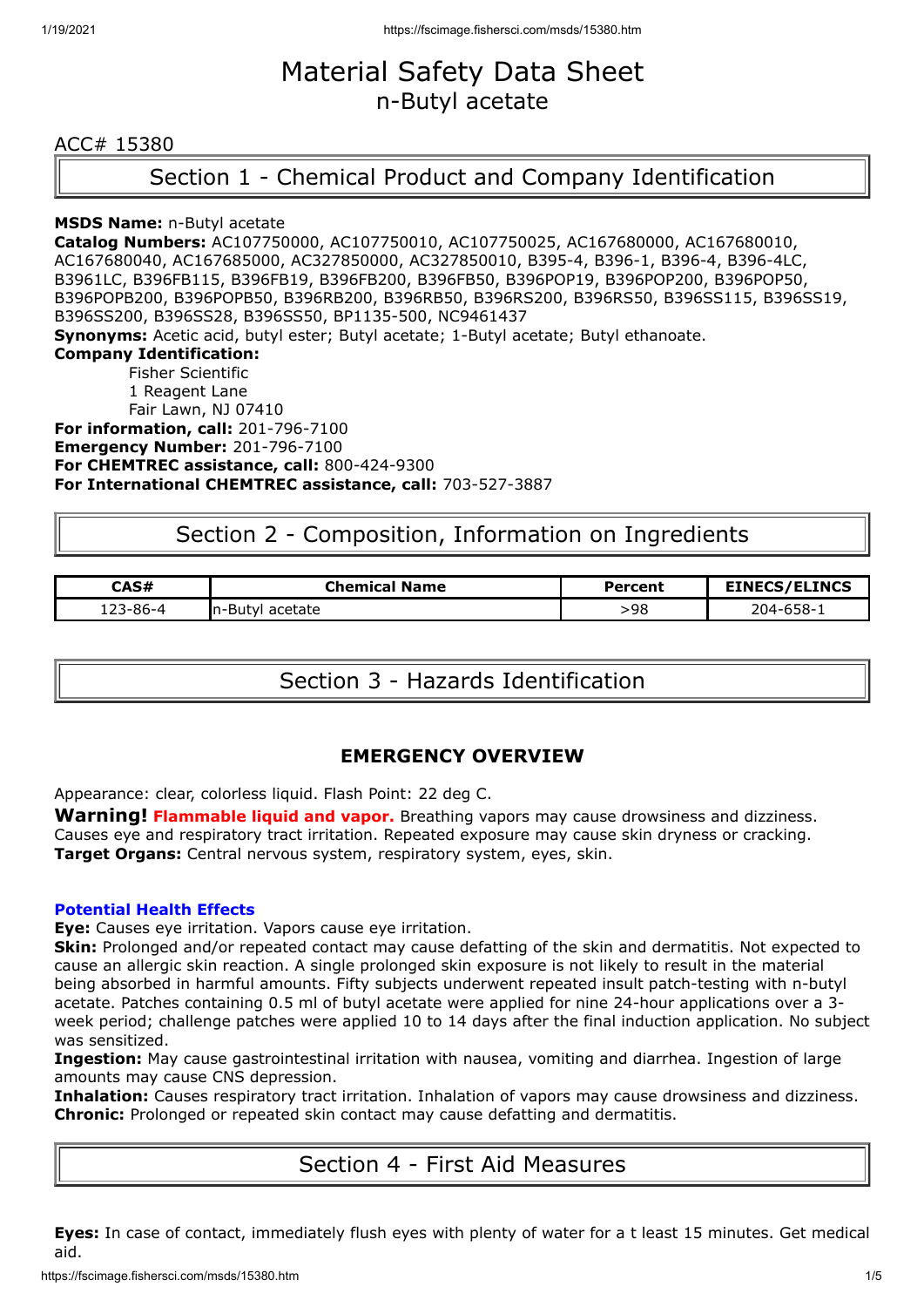**Skin:** In case of contact, flush skin with plenty of water. Remove contaminated clothing and shoes. Get medical aid if irritation develops and persists. Wash clothing before reuse.

**Ingestion:** If swallowed, do not induce vomiting unless directed to do so by medical personnel. Never give anything by mouth to an unconscious person. Get medical aid.

**Inhalation:** If inhaled, remove to fresh air. If not breathing, give artificial respiration. If breathing is difficult, give oxygen. Get medical aid.

**Notes to Physician:** Treat symptomatically and supportively.

# Section 5 - Fire Fighting Measures

**General Information:** As in any fire, wear a self-contained breathing apparatus in pressure-demand, MSHA/NIOSH (approved or equivalent), and full protective gear. Vapors may form an explosive mixture with air. Use water spray to keep fire-exposed containers cool. Containers may explode in the heat of a fire. Liquid will float and may reignite on the surface of water. Flammable liquid and vapor. May accumulate static electrical charges, and may cause ignition of its own vapors. Vapors are heavier than air and may travel to a source of ignition and flash back. Vapors can spread along the ground and collect in low or confined areas.

**Extinguishing Media:** For small fires, use dry chemical, carbon dioxide, water spray or alcohol-resistant foam. For large fires, use water spray, fog, or alcohol-resistant foam. Water may be ineffective. **Flash Point:** 22 deg C ( 71.60 deg F)

**Autoignition Temperature:** 407 deg C ( 764.60 deg F) **Explosion Limits, Lower:**1.3 **Upper:** 7.6

**NFPA Rating:** (estimated) Health: 2; Flammability: 3; Instability: 0

## Section 6 - Accidental Release Measures

**General Information:** Use proper personal protective equipment as indicated in Section 8. **Spills/Leaks:** Absorb spill with inert material (e.g. vermiculite, sand or earth), then place in suitable container. Avoid runoff into storm sewers and ditches which lead to waterways. Clean up spills immediately, observing precautions in the Protective Equipment section. Use water spray to disperse the gas/vapor. Remove all sources of ignition. Use a spark-proof tool. Provide ventilation.

# Section 7 - Handling and Storage

**Handling:** Wash thoroughly after handling. Remove contaminated clothing and wash before reuse. Ground and bond containers when transferring material. Use spark-proof tools and explosion proof equipment. Avoid contact with eyes, skin, and clothing. Empty containers retain product residue, (liquid and/or vapor), and can be dangerous. Keep container tightly closed. Do not pressurize, cut, weld, braze, solder, drill, grind, or expose empty containers to heat, sparks or open flames. Use only with adequate ventilation. Keep away from heat, sparks and flame. Avoid breathing vapor.

**Storage:** Keep away from sources of ignition. Keep from contact with oxidizing materials. Store in a cool, dry, well-ventilated area away from incompatible substances. Flammables-area.

# Section 8 - Exposure Controls, Personal Protection

**Engineering Controls:** Use process enclosure, local exhaust ventilation, or other engineering controls to control airborne levels below recommended exposure limits. Facilities storing or utilizing this material should be equipped with an eyewash facility and a safety shower.

**Exposure Limits**

| <b>Chemical Name</b> | <b>ACGIH</b>                    | <b>NIOSH</b>                                                           | <b>OSHA - Final PELs</b> |
|----------------------|---------------------------------|------------------------------------------------------------------------|--------------------------|
| n-Butyl acetate      | $150$ ppm TWA; 200 ppm<br>ISTEL | 150 ppm TWA; 710 mg/m3   150 ppm TWA; 710 mg/m3  <br>TWA 1700 ppm IDLH | TWA                      |

## **OSHA Vacated PELs:** n-Butyl acetate: 150 ppm TWA; 710 mg/m3 TWA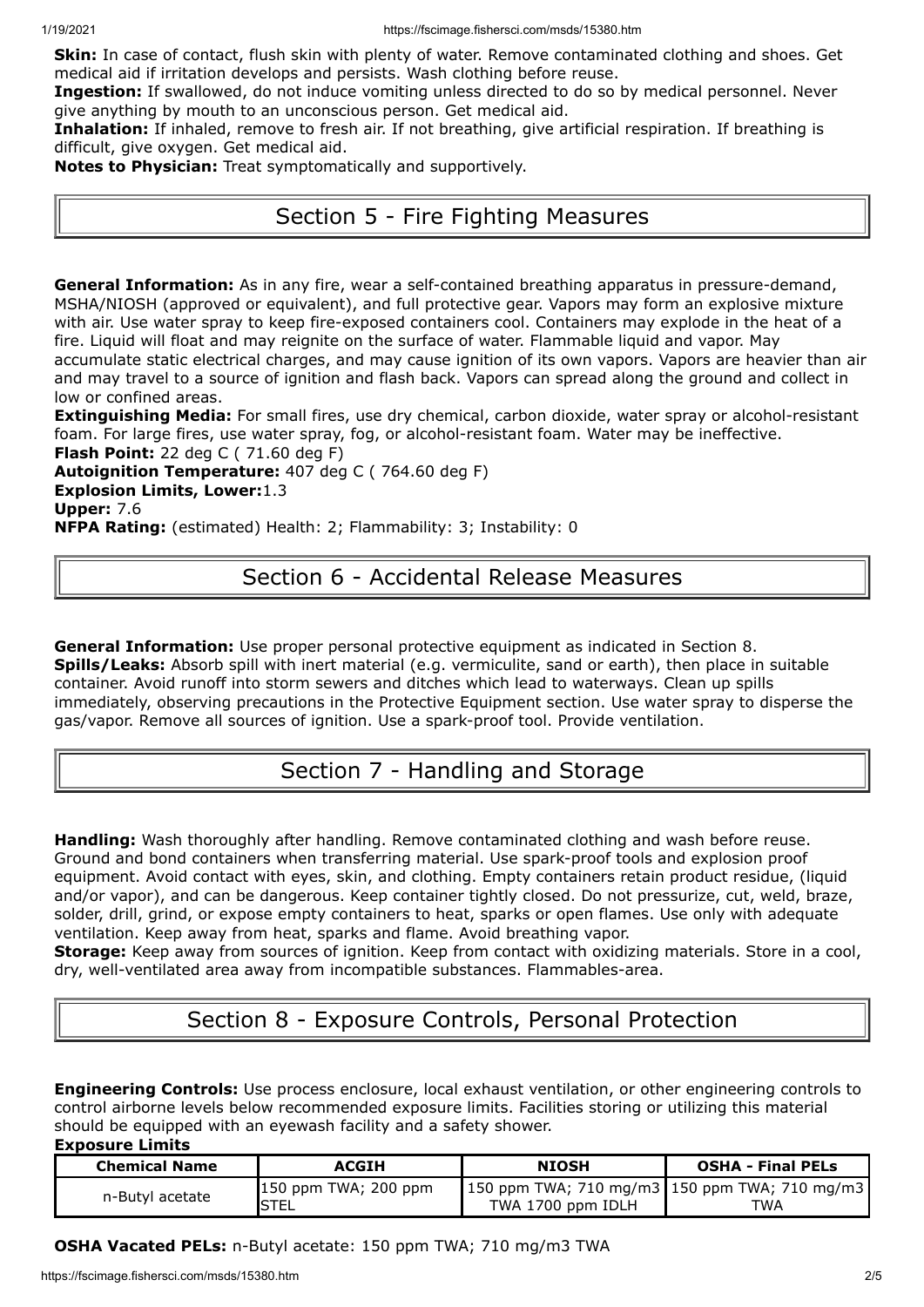#### **Personal Protective Equipment**

#### **Eyes:** Wear chemical splash goggles.

**Skin:** Wear appropriate gloves to prevent skin exposure.

**Clothing:** Wear appropriate protective clothing to prevent skin exposure.

**Respirators:** Follow the OSHA respirator regulations found in 29 CFR 1910.134 or European Standard EN 149. Use a NIOSH/MSHA or European Standard EN 149 approved respirator if exposure limits are exceeded or if irritation or other symptoms are experienced.

## Section 9 - Physical and Chemical Properties

**Physical State:** Liquid **Appearance:** clear, colorless **Odor:** ester-like - sweet, fruity odor **pH:** Not available. **Vapor Pressure:** 11.5 mm Hg @ 25 deg C **Vapor Density:** 4.0 (air=1) **Evaporation Rate:**5.8 (CCl4=1) **Viscosity:** 0.73 cps @ 20 deg C **Boiling Point:** 125 - 126 deg C **Freezing/Melting Point:**-77 deg C **Decomposition Temperature:**Not available. **Solubility:** Slightly soluble. **Specific Gravity/Density:**0.8800 @ 20°C **Molecular Formula:**C6H12O2 **Molecular Weight:**116.16

# Section 10 - Stability and Reactivity

**Chemical Stability:** Stable at room temperature in closed containers under normal storage and handling conditions.

**Conditions to Avoid:** Ignition sources, excess heat, confined spaces.

**Incompatibilities with Other Materials:** Strong oxidizing agents, strong acids, nitrates, caustics (e.g. ammonia, ammonium hydroxide, calcium hydroxide, potassium hydroxide, sodium hydroxide), potassium tert-butoxide, Reacts w/H2O on standing to form acetic acid & n-butyl alcohol. This is a very slow reaction..

**Hazardous Decomposition Products:** Carbon monoxide, carbon dioxide. **Hazardous Polymerization:** Will not occur.

## Section 11 - Toxicological Information

**RTECS#: CAS#** 123-86-4: AF7350000 **LD50/LC50:** CAS# 123-86-4: Draize test, rabbit, eye: 100 mg Moderate; Draize test, rabbit, skin: 500 mg/24H Moderate; Inhalation, mouse:  $LC50 = 6$  gm/m3/2H; Inhalation, rat:  $LC50 = 390$  ppm/4H; Oral, mouse:  $LD50 = 6$  gm/kg; Oral, rabbit: LD50 = 3200 mg/kg; Oral, rat: LD50 = 10768 mg/kg; Skin, rabbit: LD50 = >17600 mg/kg; .

### **Carcinogenicity:**

CAS# 123-86-4: Not listed by ACGIH, IARC, NTP, or CA Prop 65.

#### **Epidemiology:** No information found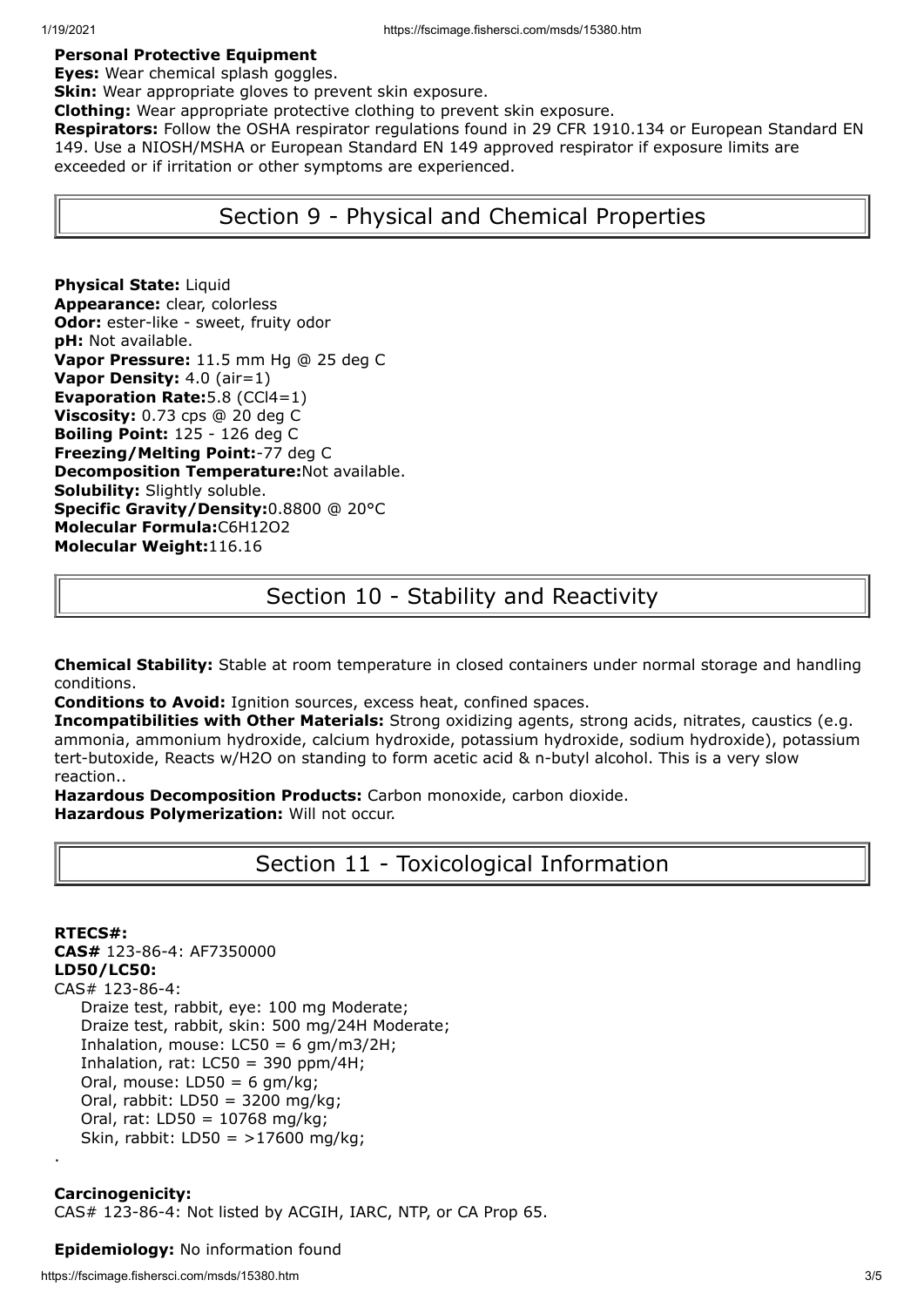**Teratogenicity:** Exposure to n-butyl acetate vapors throughout gestation did not cause significant teratogenicity in rabbits, rats, or mice. **Reproductive Effects:** No information found **Mutagenicity:** No information found **Neurotoxicity:** No information found **Other Studies:**

# Section 12 - Ecological Information

**Ecotoxicity:** Fish: Fathead Minnow: LC50 = 18.0 mg/L; 96 Hr.; UnspecifiedFish: Bluegill/Sunfish: LC50 = 100.0 mg/L; 96 Hr.; Static conditionWater flea EC50 = 44.0 mg/L; 48 Hr.; 23 degrees CAlgae: LC50 =320.0 mg/L; 96 Hr.; UnspecifiedBacteria: Phytobacterium phosphoreum: EC50 =3100.0-130 mg/L; 5, 15 minutes; Microtox test, 15 degrees CDaphnia: Daphnia: 44-205 mg/l; 96 H; LC50 No data available. **Environmental:** Based on estimated Koc values of 34 and 233, n-butyl acetate may be subject to moderate-to-high leaching. Volatilization from dry soil surfaces is likely to be rapid. n-Butyl acetate may be susceptible to significant biodegradation in natural water.

**Physical:** n-Butyl acetate will exist almost entirely in the vapor-phase in the ambient atmosphere due to its relatively high vapor pressure. The half-life for the vapor-phase reaction of n-butyl acetate with photochemically produced hydroxyl radicals has been estimated to be about 6 days in an average atmosphere indicating that this reaction will be the dominant removal mechanism. **Other:** ThOD: 2.207 g oxygen/gBOD-5: 1.020 g oxygen/gBOD-20: 1.45 g oxygen/g

## Section 13 - Disposal Considerations

Chemical waste generators must determine whether a discarded chemical is classified as a hazardous waste. US EPA guidelines for the classification determination are listed in 40 CFR Parts 261.3. Additionally, waste generators must consult state and local hazardous waste regulations to ensure complete and accurate classification.

**RCRA P-Series:** None listed. **RCRA U-Series:** None listed.

# Section 14 - Transport Information

|                         | <b>US DOT</b>         | <b>Canada TDG</b>      |  |
|-------------------------|-----------------------|------------------------|--|
| <b>Shipping Name:</b>   | <b>BUTYL ACETATES</b> | <b>BUTYL ACETATES</b>  |  |
| <b>Hazard Class:</b>    |                       |                        |  |
| <b>UN Number:</b>       | UN1123                | UN1123                 |  |
| <b>Packing Group:</b>   |                       |                        |  |
| <b>Additional Info:</b> |                       | <b>FLASHPOINT 22 C</b> |  |

Section 15 - Regulatory Information

## **US FEDERAL**

### **TSCA**

CAS# 123-86-4 is listed on the TSCA inventory.

### **Health & Safety Reporting List**

None of the chemicals are on the Health & Safety Reporting List.

### **Chemical Test Rules**

CAS# 123-86-4: 40 CFR 799.5000

### **Section 12b**

None of the chemicals are listed under TSCA Section 12b.

### **TSCA Significant New Use Rule**

None of the chemicals in this material have a SNUR under TSCA.

**CERCLA Hazardous Substances and corresponding RQs**

CAS# 123-86-4: 5000 lb final RQ; 2270 kg final RQ